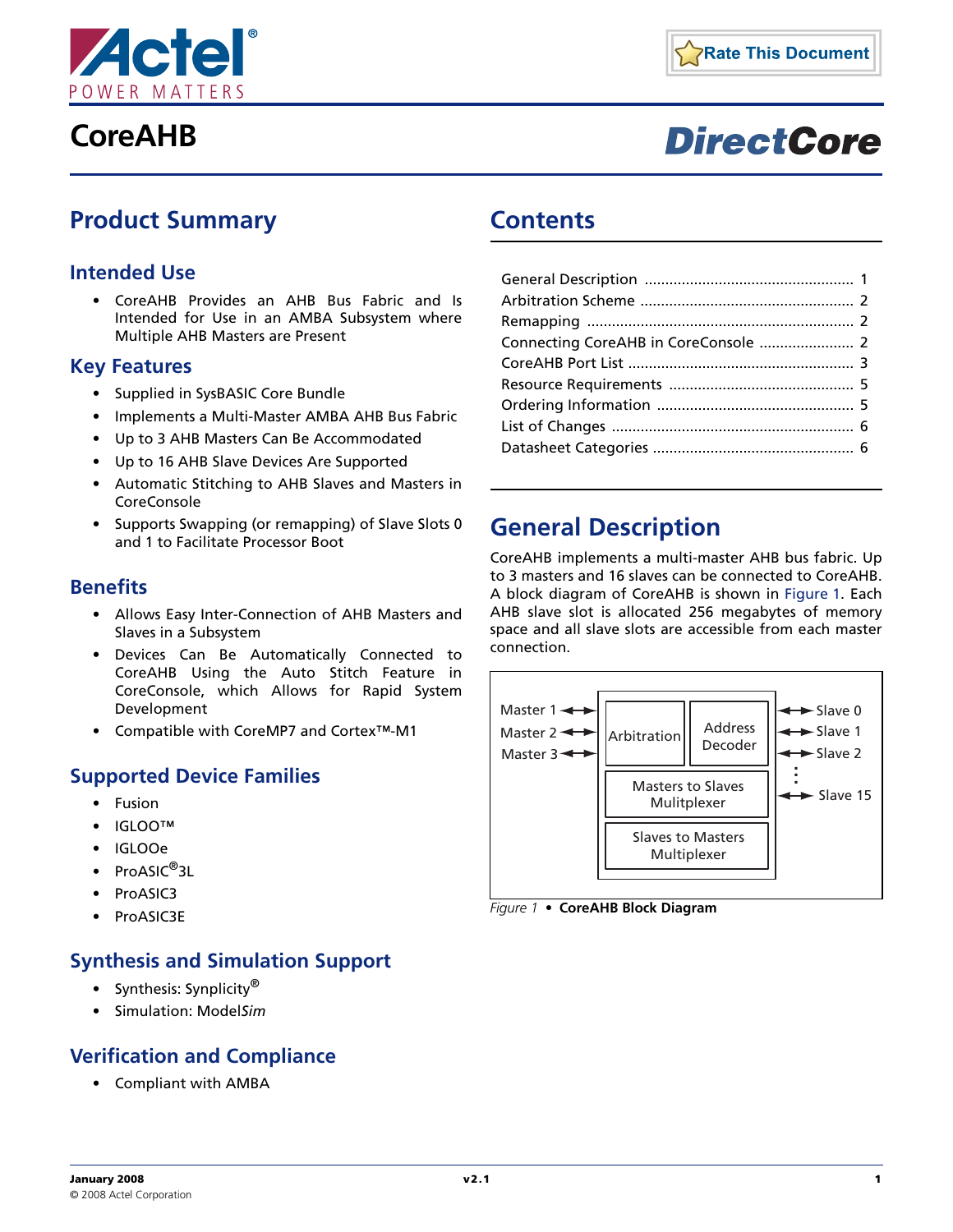# <span id="page-1-0"></span>**Arbitration Scheme**

While three masters may be connected to CoreAHB, only one master can have control of the bus at any one time. An arbitration mechanism is included in CoreAHB to control access to the bus by the masters.

In addition to the 3 master connections previously mentioned, there is also a dummy master contained within CoreAHB. The dummy master never performs real transfers, but only issues IDLE transfers if granted. There is a request input (HBUSREQM0) for the dummy master that can be connected to a "pause" signal to request that no other masters are granted control of the bus.

CoreAHB contains a fixed, priority-based, arbitration scheme that supports three AHB bus masters as well as the dummy master. The priority allocation is as follows:

- Master 3 has the highest priority
- Master 0 (dummy master) has the second highest priority
- Master 2 has the middle priority
- Master 1 has the lowest priority and is the default bus master. The main subsystem processor (such as CoreMP7) is normally connected to this master connection.

### **Dummy Master**

The master 0 slot is reserved for the dummy bus master. The dummy master does not perform real transfers. It is granted under the following conditions:

- When the previously granted master is performing a locked transfer that has received a SPLIT response
- When the default master receives a SPLIT response and no other master is requesting the bus
- When all masters have received SPLIT responses

# <span id="page-1-1"></span>**Remapping**

CoreAHB has an input named "Remap," which when asserted (high) causes slave slots 0 and 1 to be swapped from the masters' point of view. Typically, memory resources such as Flash and RAM will be connected to slots 0 and 1. The Remap input provides a means of altering the memory map. For example, it may be necessary to boot from a nonvolatile memory at powerup and then subsequently to boot from RAM.

The Remap input can be driven by CoreRemap or by an external source. When generating a subsystem containing CoreAHB in CoreConsole, the Remap input will automatically be tied low (inactive) if no connection is made to it.

# <span id="page-1-2"></span>**Connecting CoreAHB in CoreConsole**

[Table 1](#page-1-3) lists the connections present on CoreAHB and describes how to connect these in CoreConsole.

| Connection           | <b>CoreConsole</b><br>Label | <b>Description</b>                                                                                                                                                                                                                                  |  |  |  |
|----------------------|-----------------------------|-----------------------------------------------------------------------------------------------------------------------------------------------------------------------------------------------------------------------------------------------------|--|--|--|
| <b>HCLK</b>          | <b>HCLK</b>                 | AHB system clock input<br>Connect this to the HCLK output of the bus master.                                                                                                                                                                        |  |  |  |
| <b>HRESETn</b>       | <b>HRESETn</b>              | Active low AHB system reset<br>Connect this to the HRESET noutput of the bus master.                                                                                                                                                                |  |  |  |
| Remap                | Remap                       | This input can be used to modify the memory map. When high, mirrored slave slots<br>0 and 1 are swapped. This is intended to provide a means of altering the memory<br>map after boot-up.<br>This input is tied low if no connection is made to it. |  |  |  |
| AHB master 0 request | HBUSREOM0                   | Request input for master 0 (dummy master). This input may be driven by a "pause"<br>signal to request that no other masters are granted.<br>This input will be tied low (inactive) if no connection is made to it.                                  |  |  |  |
| AHB master 0 lock    | HLOCKM0                     | Lock input for master 0 (dummy master).<br>This input will be tied low (inactive) if no connection is made to it.                                                                                                                                   |  |  |  |
| AHB master 0 grant   | <b>HGRANTMO</b>             | Grant indication output for master 0 (dummy master). When high, the dummy<br>master is driving (IDLE) transfers on the AHB bus.                                                                                                                     |  |  |  |

#### <span id="page-1-3"></span>*Table 1 •* **CoreAHB Bus Connections**

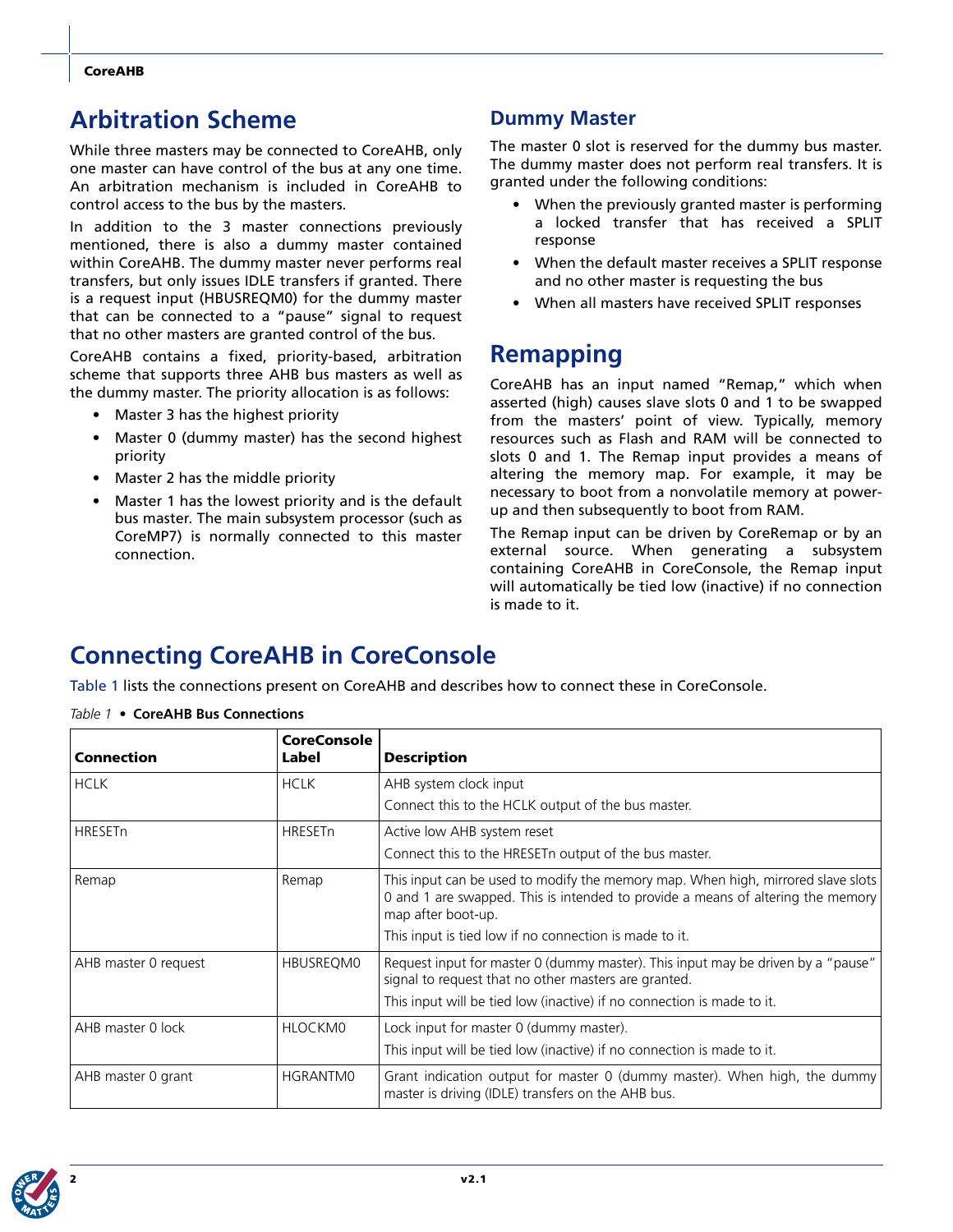

#### *Table 1 •* **CoreAHB Bus Connections (Continued)**

| Connection                      | <b>CoreConsole</b><br>Label | <b>Description</b>                                                 |
|---------------------------------|-----------------------------|--------------------------------------------------------------------|
| AHB mirrored master 1 interface | AHBmmaster1                 | Connection for lowest priority, default bus master                 |
| AHB mirrored master 2 interface | AHBmmaster2                 | Connection for middle priority bus master                          |
| AHB mirrored master 3 interface | AHBmmaster3                 | Connection for highest priority bus master                         |
|                                 | AHBmslave0                  | AHB mirrored slave 0 interface                                     |
|                                 |                             | Normally connected to AHBslave_base interface of Memory Controller |
|                                 | AHBmslave1                  | AHB mirrored slave 1 interface                                     |
|                                 | AHBmslave2                  | AHB mirrored slave 2 interface                                     |
|                                 | AHBmslave3                  | AHB mirrored slave 3 interface                                     |
|                                 | AHBmslave4                  | AHB mirrored slave 4 interface                                     |
|                                 | AHBmslave5                  | AHB mirrored slave 5 interface                                     |
|                                 | AHBmslave6                  | AHB mirrored slave 6 interface                                     |
|                                 | AHBmslave7                  | AHB mirrored slave 7 interface                                     |
|                                 | AHBmslave8                  | AHB mirrored slave 8 interface                                     |
|                                 | AHBmslave9                  | AHB mirrored slave 9 interface                                     |
|                                 | AHBmslave10                 | AHB mirrored slave 10 interface                                    |
|                                 | AHBmslave11                 | AHB mirrored slave 11 interface                                    |
|                                 | AHBmslave12                 | AHB mirrored slave 12 interface                                    |
|                                 | AHBmslave13                 | AHB mirrored slave 13 interface                                    |
|                                 | AHBmslave14                 | AHB mirrored slave 14 interface                                    |
|                                 | AHBmslave15                 | AHB mirrored slave 15 interface                                    |

# <span id="page-2-0"></span>**CoreAHB Port List**

[Table 2 on page 4](#page-3-0) lists the ports present on the AHB Bus component. Seven groups of signals can be identified.

- 1. Common AHB system signals (clock and reset)
- 2. Remap input
- 3. AHB mirrored master 0 (dummy master) related connections
- 4. Signals common to mirrored master interfaces 1 to 3
- 5. AHB mirrored master signals specific to each master
- 6. Signals common to all 16 AHB mirrored slave interfaces
- 7. AHB mirrored slave (master) signals specific to each slave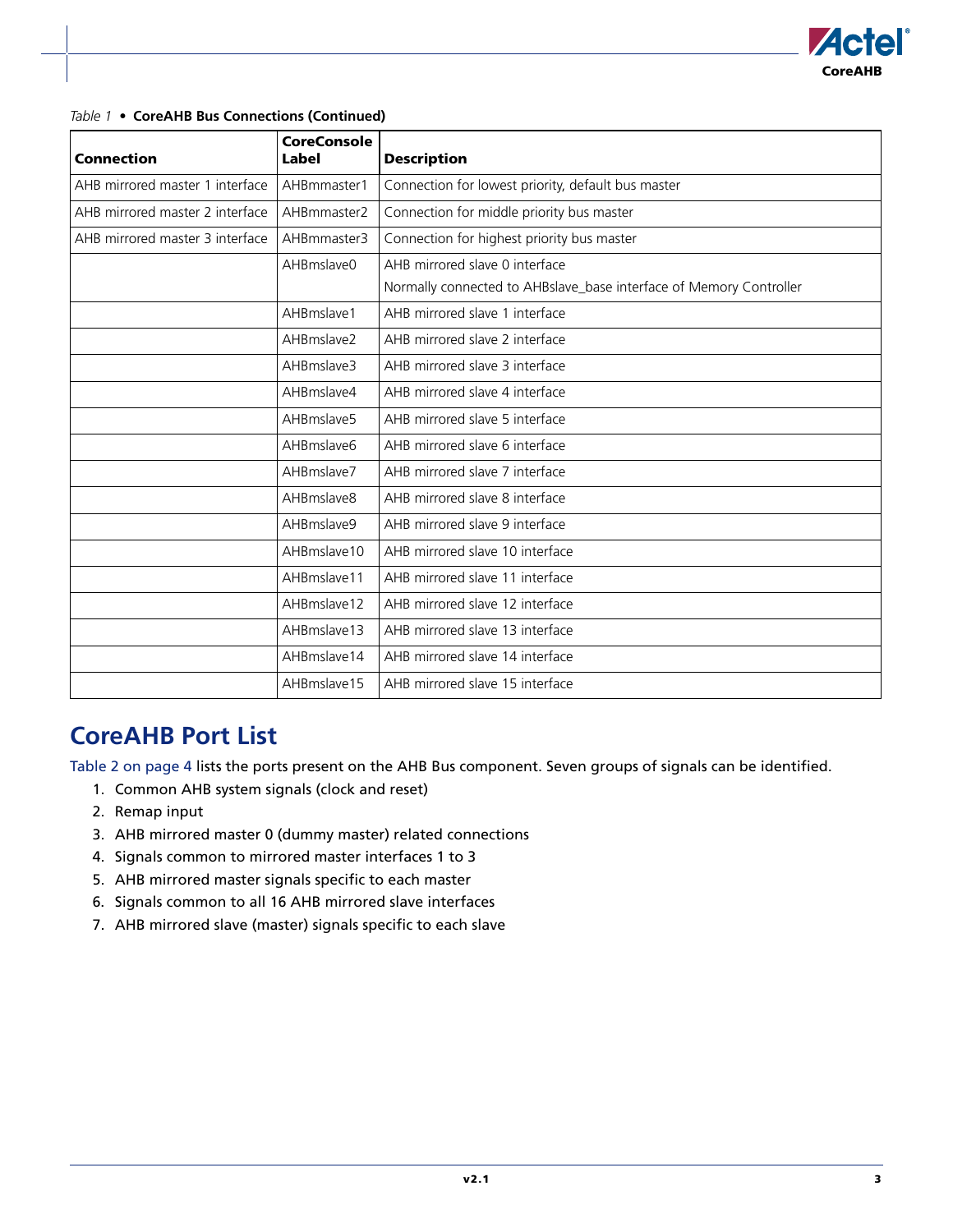#### <span id="page-3-0"></span>*Table 2 •* **CoreAHB Port List**

| <b>Signal</b>             |                                  | <b>Direction Description</b>                                                                                                                                                          |  |  |  |  |  |
|---------------------------|----------------------------------|---------------------------------------------------------------------------------------------------------------------------------------------------------------------------------------|--|--|--|--|--|
|                           | <b>Common AHB System Signals</b> |                                                                                                                                                                                       |  |  |  |  |  |
| <b>HCLK</b>               | Input                            | Bus clock. This clock times all bus transfers. All signal timings are related to the rising edge of HCLK.                                                                             |  |  |  |  |  |
| <b>HRESETn</b>            | Input                            | Reset. The bus reset signal is active low and is used to reset the system and the bus. This is the only<br>active low AHB signal.                                                     |  |  |  |  |  |
|                           |                                  | <b>Remap Signal</b>                                                                                                                                                                   |  |  |  |  |  |
| Remap                     | Input                            | Provides a means of altering the memory map. Slave slots 0 and 1 are swapped when this input is<br>high.                                                                              |  |  |  |  |  |
|                           |                                  | Mirrored AHB Master 0 (dummy master) Interface                                                                                                                                        |  |  |  |  |  |
| <b>HBUSREQM0</b>          | Input                            | Request input for master 0 (dummy master). This input may be driven by a "pause" signal to request<br>that no other masters are granted.                                              |  |  |  |  |  |
|                           |                                  | This input will be tied low (inactive) if no connection is made to it.                                                                                                                |  |  |  |  |  |
| HLOCKM0                   | Input                            | Lock input for master 0 (dummy master).<br>This input will be tied low (inactive) if no connection is made to it.                                                                     |  |  |  |  |  |
| HGRANTM0                  | Output                           | Grant indication output for master 0 (dummy master). When high, the dummy master is driving (IDLE)<br>transfers on the AHB bus.                                                       |  |  |  |  |  |
|                           |                                  | <b>Common AHB Mirrored Master Signals</b>                                                                                                                                             |  |  |  |  |  |
| <b>HRDATA [31:0]</b>      | Output                           | 32-bit data to masters                                                                                                                                                                |  |  |  |  |  |
| <b>HREADY</b>             | Output                           | Transfer done. When high, the HREADY signal indicates that a transfer has finished on the bus. This<br>signal can be driven low to extend a transfer.                                 |  |  |  |  |  |
| HRESP[1:0]                | Input                            | Transfer response. This indicates an Okay Error Retry, or Split response.                                                                                                             |  |  |  |  |  |
|                           |                                  | <b>Master-Specific Mirrored AHB Master Signals</b>                                                                                                                                    |  |  |  |  |  |
| HADDRMx[31:0]             | Input                            | 32-bit master address bus $(x = 1$ to 3)                                                                                                                                              |  |  |  |  |  |
| HTRANSMx [1:0]            | Input                            | Transfer type $(x = 1$ to 3). Indicates the type of the current transfer:<br>$00 -$ Idle<br>$01 - BusV$<br>10 - Non-Sequential<br>$11 - Sequential$                                   |  |  |  |  |  |
| <b>HWRITEMx</b>           | Input                            | Transfer direction $(x = 1$ to 3). When high, this signal indicates a write transfer; and when low, a read<br>transfer.                                                               |  |  |  |  |  |
| HSIZEM $x$ [2:0]          | Input                            | Transfer size. This indicates the size of the transfer, which can be byte (8-bit), halfword (16-bit), or<br>word (32-bit).                                                            |  |  |  |  |  |
| HBURSTMx [2:0]            | Input                            | Burst type $(x = 1$ to 3). This indicates if the transfer forms part of a burst.                                                                                                      |  |  |  |  |  |
| HPROTMx [3:0]             | Input                            | Protection control ( $x = 1$ to 3). These signals indicate if the transfer is an opcode fetch or data access,<br>and if the transfer is a Supervisor mode access or User mode access. |  |  |  |  |  |
| <b>HWDATAMx</b><br>[31:0] | Input                            | 32-bit data from master $(x = 1$ to 3)                                                                                                                                                |  |  |  |  |  |

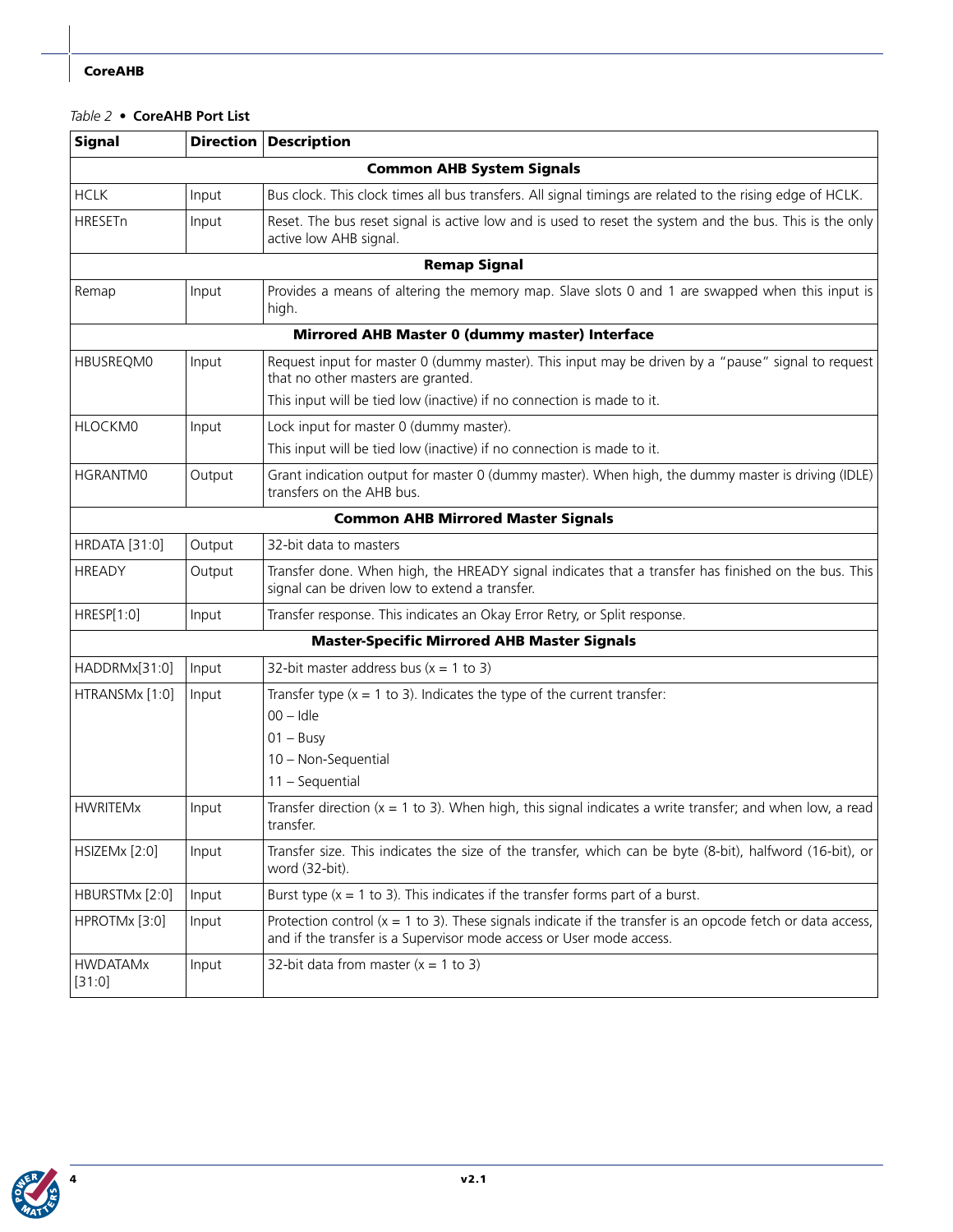

#### *Table 2 •* **CoreAHB Port List**

| <b>Signal</b>                            |        | <b>Direction Description</b>                                                                                                                                                        |  |  |  |  |
|------------------------------------------|--------|-------------------------------------------------------------------------------------------------------------------------------------------------------------------------------------|--|--|--|--|
| <b>Common AHB Mirrored Slave Signals</b> |        |                                                                                                                                                                                     |  |  |  |  |
| HADDRS[31:0]                             | Output | This is the 32-bit system address bus.                                                                                                                                              |  |  |  |  |
| HTRANSS[1:0]                             | Output | Transfer type. Indicates the type of the current transfer:                                                                                                                          |  |  |  |  |
|                                          |        | $00 -$ Idle                                                                                                                                                                         |  |  |  |  |
|                                          |        | $01 - Busy$                                                                                                                                                                         |  |  |  |  |
|                                          |        | 10 - Non-Sequential                                                                                                                                                                 |  |  |  |  |
|                                          |        | 11 - Sequential                                                                                                                                                                     |  |  |  |  |
| <b>HWRITES</b>                           | Output | Transfer direction. A write transfer is indicated when this signal is high and a read transfer is indicated<br>when this signal is low during the address phase of an AHB transfer. |  |  |  |  |
| HSIZES[2:0]                              | Output | Transfer size. Indicates the size of the transfer, which can be any of the following:                                                                                               |  |  |  |  |
|                                          |        | 00 - byte (8-bit)                                                                                                                                                                   |  |  |  |  |
|                                          |        | 01 - halfword (16-bit)                                                                                                                                                              |  |  |  |  |
|                                          |        | 10 - word (32-bit).                                                                                                                                                                 |  |  |  |  |
| HBURSTS[2:0]                             | Output | Burst type. This indicates whether or not the transfer forms part of a burst.                                                                                                       |  |  |  |  |
| HPROTS[3:0]                              | Output | Protection control. These signals indicate whether the transfer is an opcode fetch or data access, and<br>whether the transfer is a Supervisor mode access or User mode access.     |  |  |  |  |
| HWDATAS[31:0]                            | Output | 32-bit data to the slave                                                                                                                                                            |  |  |  |  |
| <b>HREADYS</b>                           | Output | Transfer done. Out to the slaves (alias of HREADY)                                                                                                                                  |  |  |  |  |
|                                          |        | <b>Slave-Specific Mirrored Slave Signals</b>                                                                                                                                        |  |  |  |  |
| <b>HSELx</b>                             | Output | Select of slave x (where x is a integer between 0 and 15)                                                                                                                           |  |  |  |  |
| HRDATASx[31:0]                           | Input  | 32-bit read data from slave x                                                                                                                                                       |  |  |  |  |
| <b>HREADYSx</b>                          | Input  | Ready signal from slave x. When high, this indicates that slave has completed a transfer and is ready<br>for another transfer.                                                      |  |  |  |  |
| HRESPSx[1:0]                             | Input  | Transfer response from slave x which can be:                                                                                                                                        |  |  |  |  |
|                                          |        | $00 - O$ kay                                                                                                                                                                        |  |  |  |  |
|                                          |        | $01 -$ Error                                                                                                                                                                        |  |  |  |  |
|                                          |        | $10 -$ Retry                                                                                                                                                                        |  |  |  |  |
|                                          |        | $11 - Split$                                                                                                                                                                        |  |  |  |  |

## <span id="page-4-0"></span>**Resource Requirements**

The utilization for CoreAHB in a Fusion, IGLOO, ProASIC3L, or ProASIC3/E device is 1,300 tiles.

# <span id="page-4-1"></span>**Ordering Information**

CoreAHB is included in the SysBASIC core bundle that is supplied with the Actel CoreConsole IP Deployment Platform tool. The obfuscated RTL version of SysBASIC (SysBASIC-OC) is available for free with CoreConsole. The source RTL version of SysBASIC (SysBASIC-RM) can be ordered through your local Actel sales representative. CoreAHB cannot be ordered separately from the SysBASIC core bundle.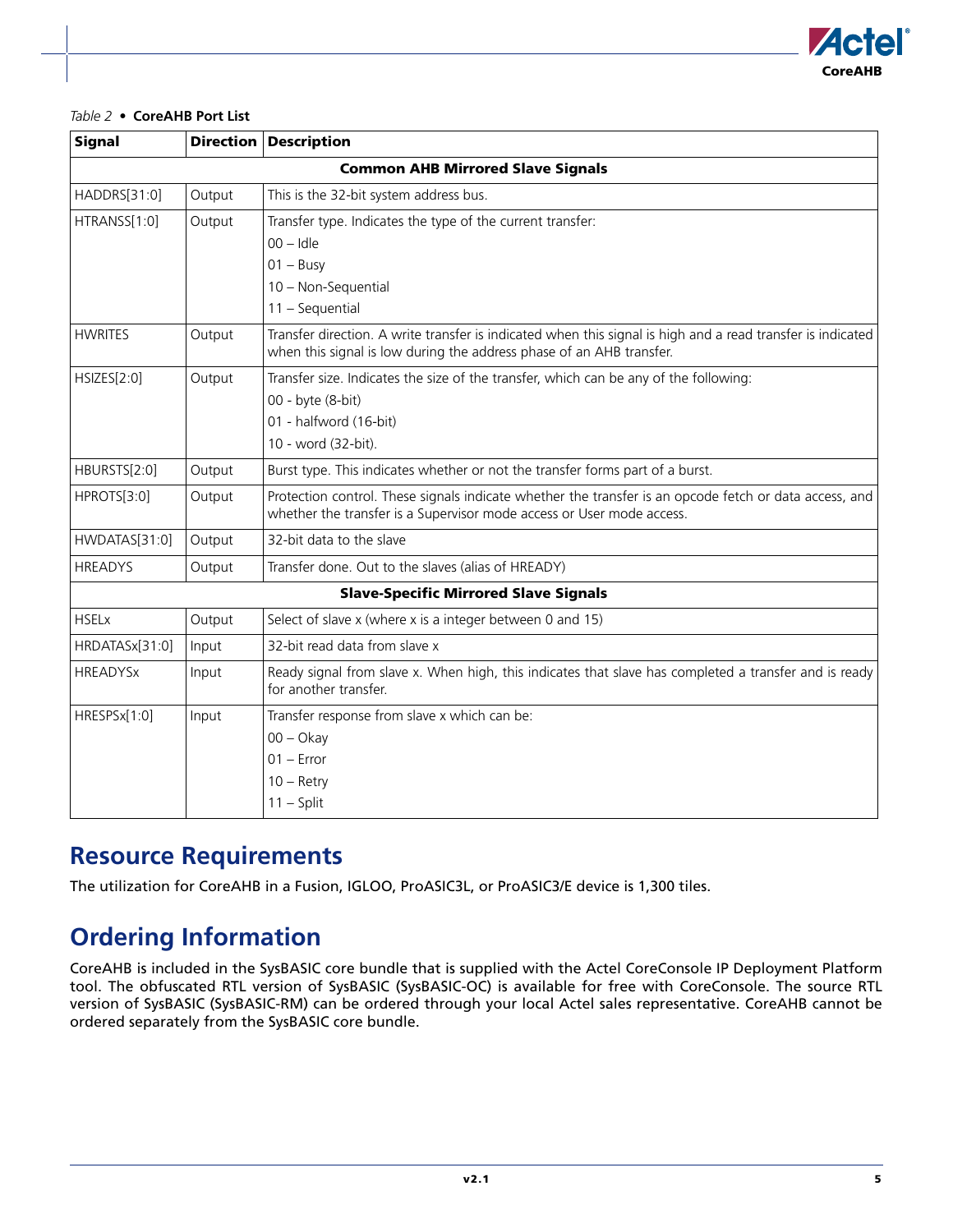# <span id="page-5-0"></span>**List of Changes**

The following table lists critical changes that were made in the current version of the document.

|               | <b>Previous Version   Changes in Current Version (v2.1)</b>                                                         | Page |
|---------------|---------------------------------------------------------------------------------------------------------------------|------|
| v2.0          | The "Supported Device Families" section was updated to include ProASIC3L.                                           |      |
|               | The "Resource Requirements" section was updated to include ProASIC3L.                                               |      |
| Advanced v0.1 | The "Product Summary" section was updated to include Cortex-M1 and IGLOO/e information.                             |      |
|               | Table 1 • CoreAHB Bus Connections was updated to change CoreMP7Bridge to bus master for<br><b>HCLK and HRESETn.</b> |      |

# <span id="page-5-1"></span>**Datasheet Categories**

In order to provide the latest information to designers, some datasheets are published before data has been fully characterized. Datasheets are designated as "Product Brief," "Advanced," and "Production." The definitions of these categories are as follows:

### **Product Brief**

The product brief is a summarized version of an advanced or production datasheet containing general product information. This brief summarizes specific device and family information for unreleased products.

### **Advanced**

This datasheet version contains initial estimated information based on simulation, other products, devices, or speed grades. This information can be used as estimates, but not for production.

### **Unmarked (production)**

This datasheet version contains information that is considered to be final.